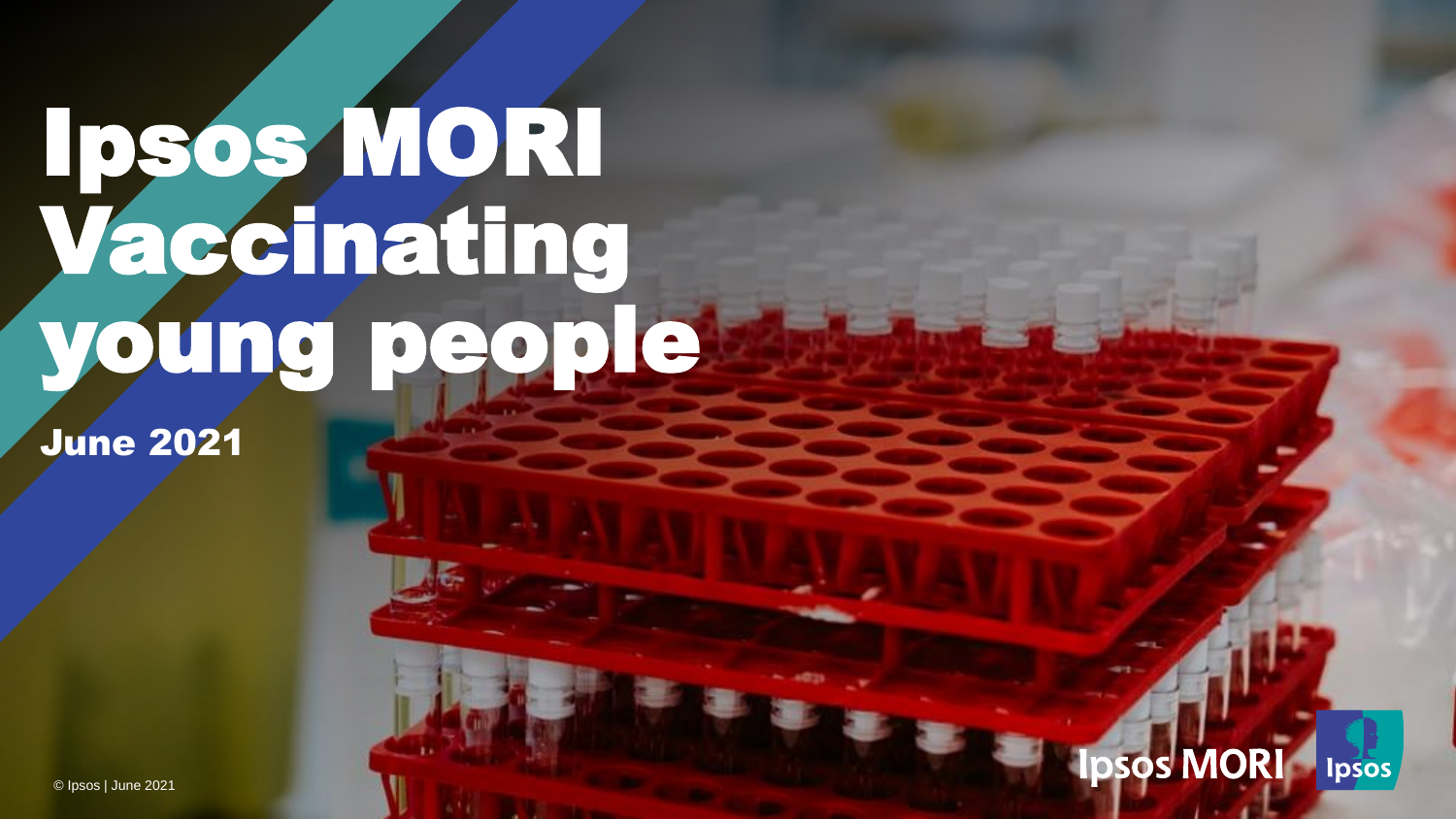# **Support for vaccinating young people**

**To what extent, if at all, would you support or oppose each of the following?**

#### **Support**

**Oppose**

| COVID-19 vaccines being offered to young people between the aged of 16-17 |     |     |  |  |
|---------------------------------------------------------------------------|-----|-----|--|--|
|                                                                           | 82% | 8%  |  |  |
| COVID-19 vaccines being offered to all young people aged 17 or under      |     |     |  |  |
| <b>75%</b>                                                                |     | 12% |  |  |
| COVID-19 vaccines being offered to young people between the aged of 12-15 |     |     |  |  |
| 74%                                                                       |     | 12% |  |  |



**Base: 8,206** UK adults aged 16+ through the UK KnowledgePanel, 10-16 June 2021.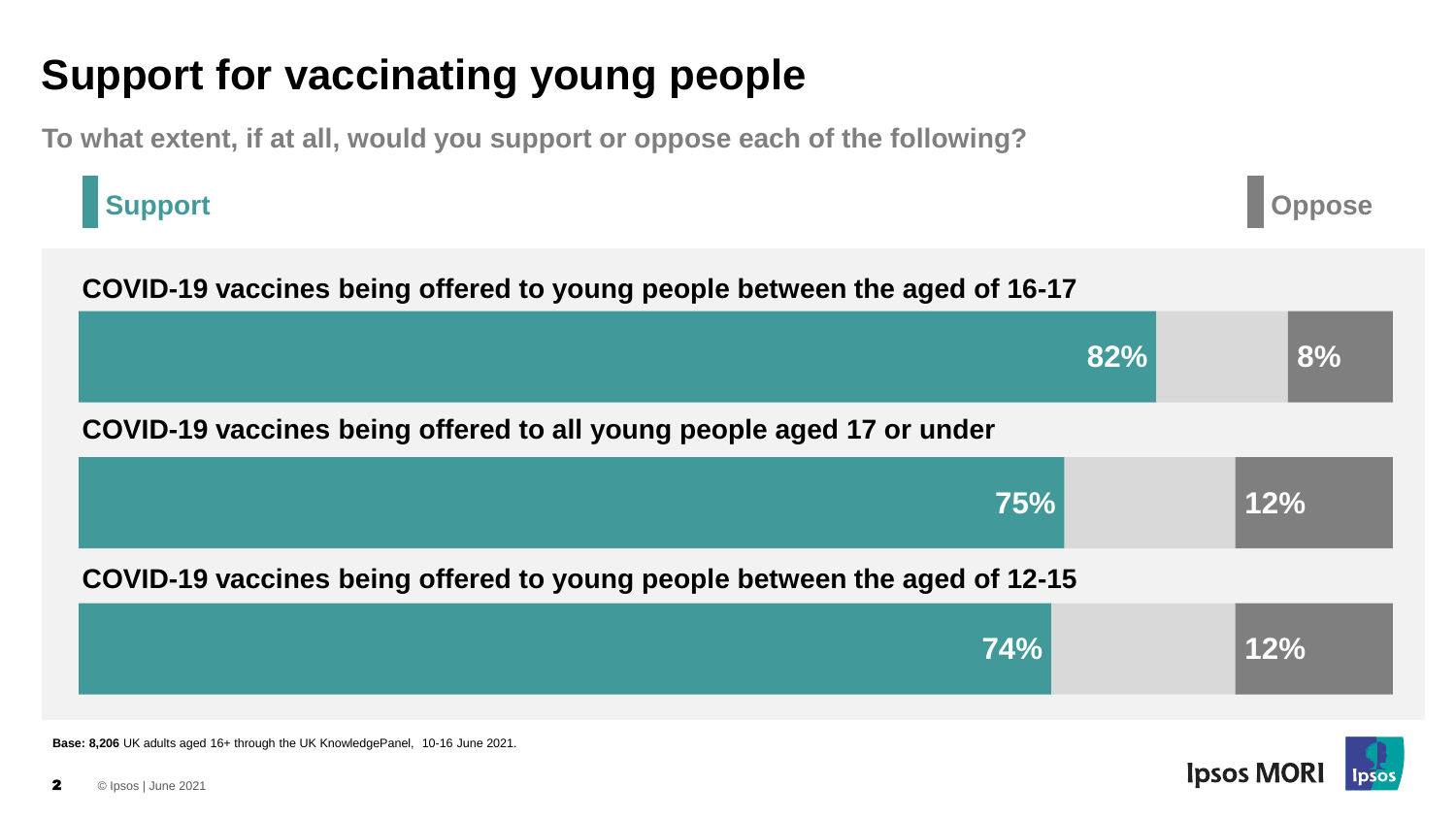## **Would parents get their children vaccinated against COVID-19?**

**If a COVID-19 vaccine was made available to those aged 17 or under, how likely or unlikely would you be to get your child(ren) to take the vaccine?**

|                                                  | <b>Certain/very or fairly likely</b> |     |     |     | Not very or at all likely/definitely not |
|--------------------------------------------------|--------------------------------------|-----|-----|-----|------------------------------------------|
| All parents of children<br>aged 17 or under      |                                      |     | 67% | 29% |                                          |
| Parents of child(ren)<br>aged 0-12 months old    |                                      | 59% | 38% |     |                                          |
| Parents of child(ren)<br>13 months - 5 years old |                                      | 58% | 38% |     |                                          |
| Parents of child(ren)<br>aged 6-12 years old     |                                      |     | 66% | 30% |                                          |
| Parents of child(ren)<br>aged 13-15 years old    |                                      |     | 70% | 26% |                                          |
| Parents of child(ren)<br>aged 16-17 years old    |                                      |     |     | 81% | 18%                                      |

**Base: 2,014** UK adults aged 16+ who are parents/guardians to someone aged 17 or under, including those with children aged 0-12 months (148), 13 months – 5 years (563), 6-12 years old (1,034), 13-15 years old (625), 16-17 years old (473), 10-16 June 2021.

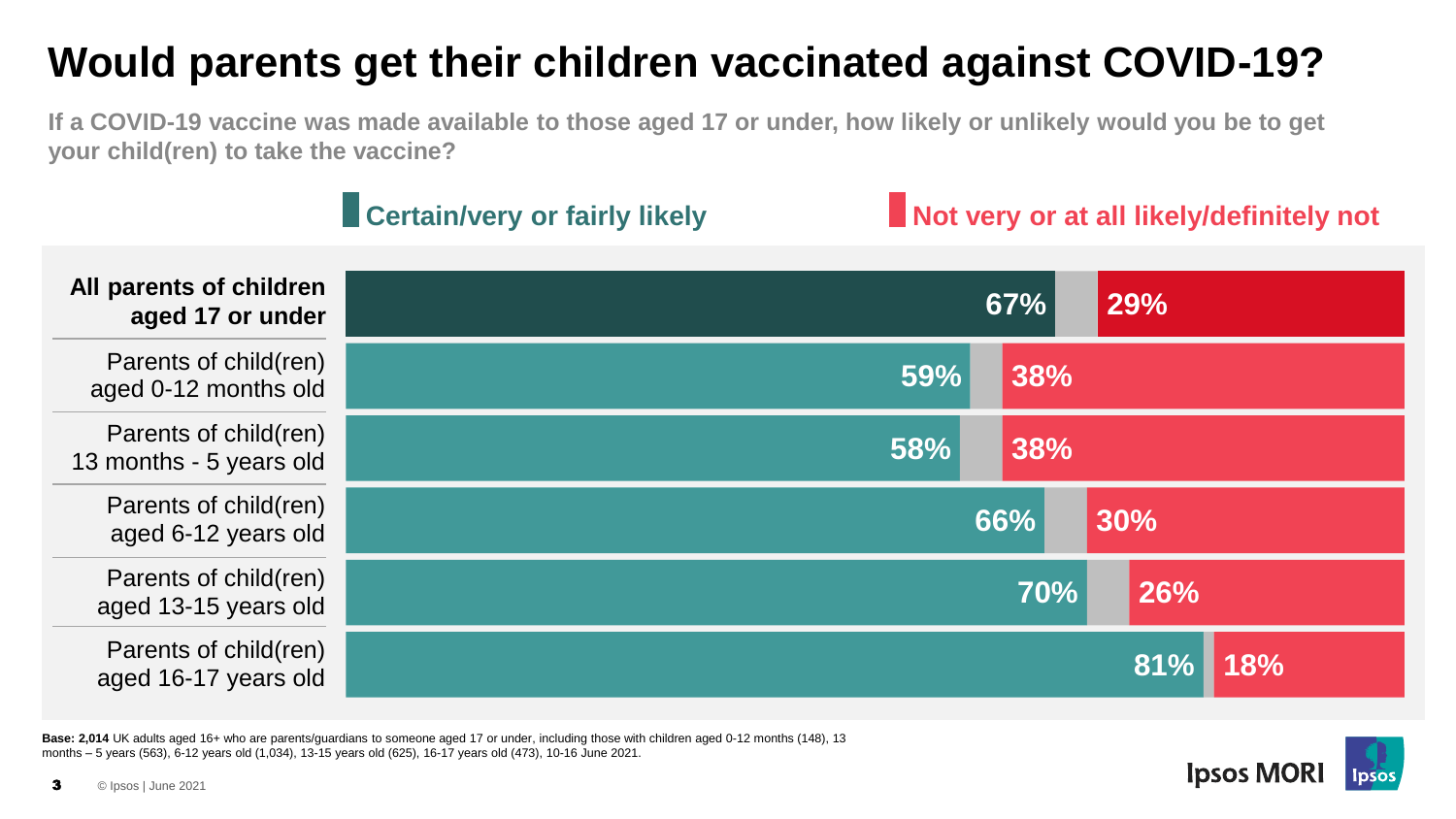## **Would parents get their children vaccinated against COVID-19?**

**If a COVID-19 vaccine was made available to those aged 17 or under, how likely or unlikely would you be to get your child(ren) to take the vaccine?**



**Base: 2,014** UK adults aged 16+ who are parents/guardians to someone aged 17 or under , including fathers (930) and mothers (1,072) 10-16 June 2021.

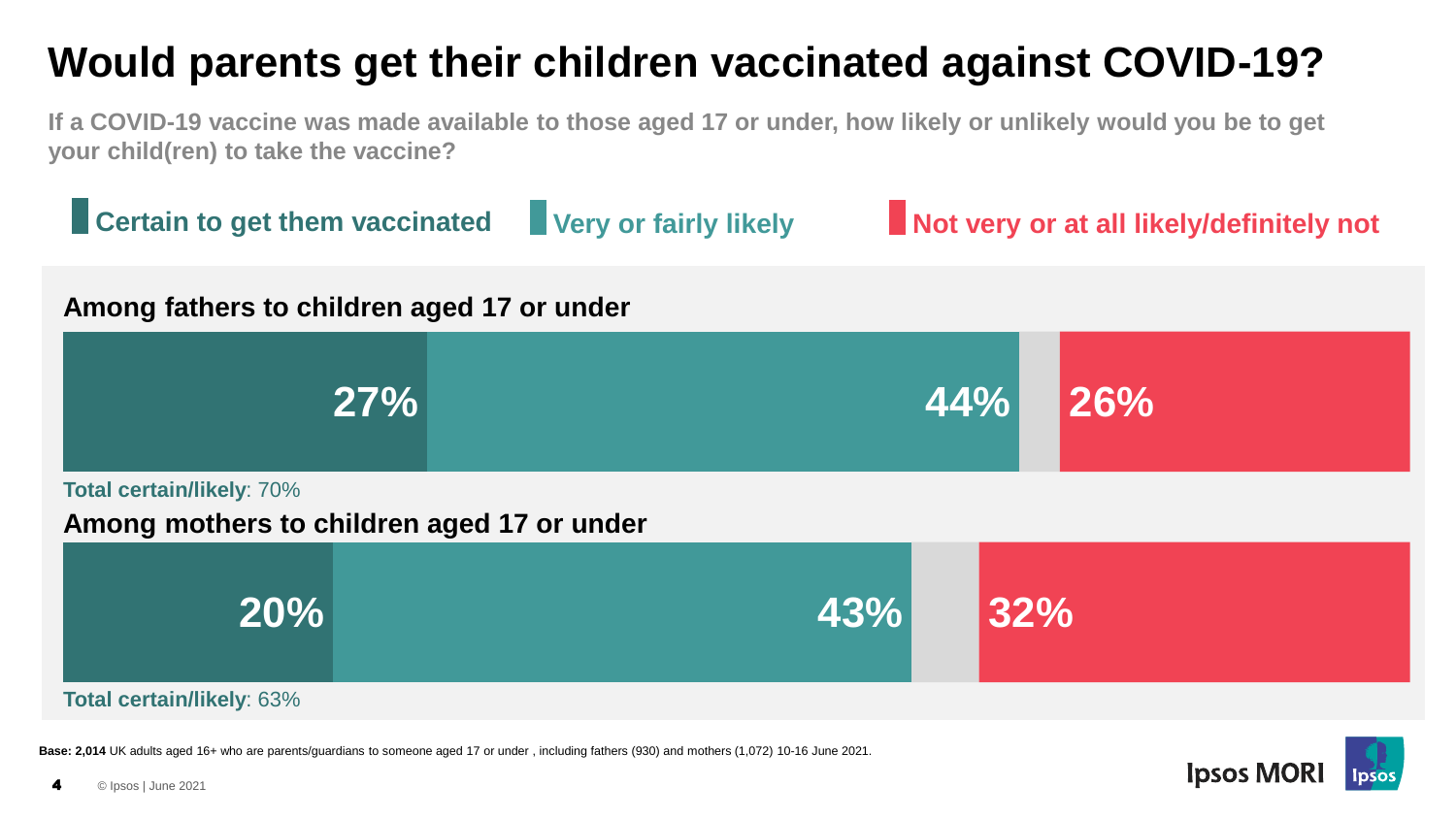## **Would parents get their children vaccinated against COVID-19?**

**If a COVID-19 vaccine was made available to those aged 17 or under, how likely or unlikely would you be to get your child(ren) to take the vaccine?**

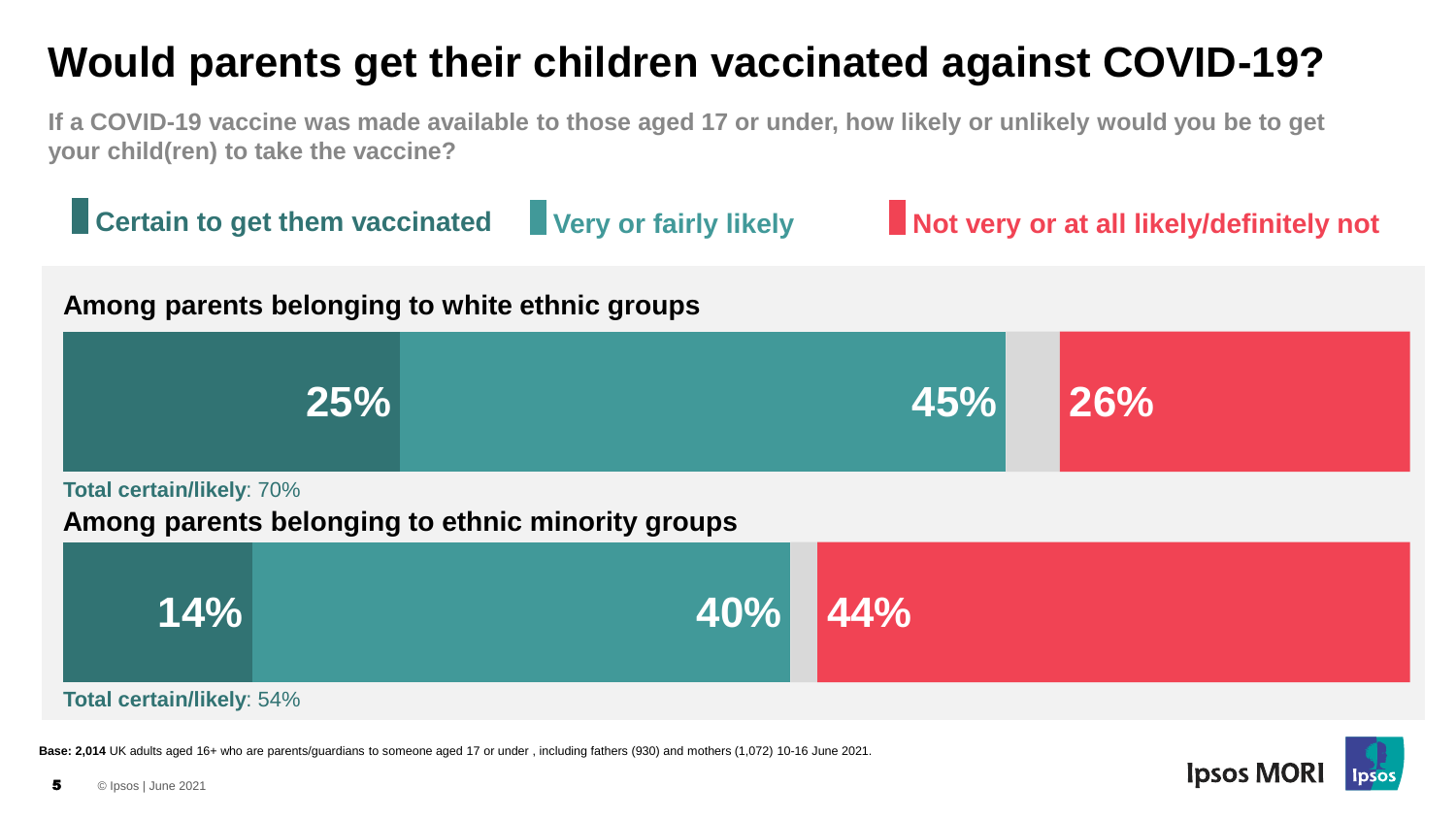#### **Why would you not get your children vaccinated?**

**Which, if any, of the following reasons explain why you would not get your child(ren) to take the vaccine?**

#### **Among parents of children aged 17 or under who said they wouldn't get their children vaccinated**

*This chart shows the top ten reasons why parents would not vaccinate their children. For a full list visit the Ipsos MORI website.*

| I am worried about any<br>long-term effects on their health                             | 51%        |
|-----------------------------------------------------------------------------------------|------------|
| I am worried about the<br>side effects on children                                      | 48%        |
| I don't know if the vaccines<br>have been tested for children                           | 36%        |
| My child(ren) is/are too young                                                          | 31%        |
| My child(ren) is/are unlikely to<br>get very ill from COVID-19                          | <b>27%</b> |
| I am worried about a possible<br>link with blood clots                                  | 22%        |
| My child(ren) will be able to decide if they<br>want the vaccine when they are an adult | 21%        |
| I would wait to see how well<br>the vaccine works on other children                     | 21%        |
| I don't think the vaccines<br>are safe for children                                     | <b>17%</b> |
| I do not trust the government who<br>are advising people to take the vaccine            | 15%        |

**Base: 481** UK adults aged 16+ who are parents/guardians to someone aged 17 or under who said they would not get their children vaccinated10-16 June 2021.

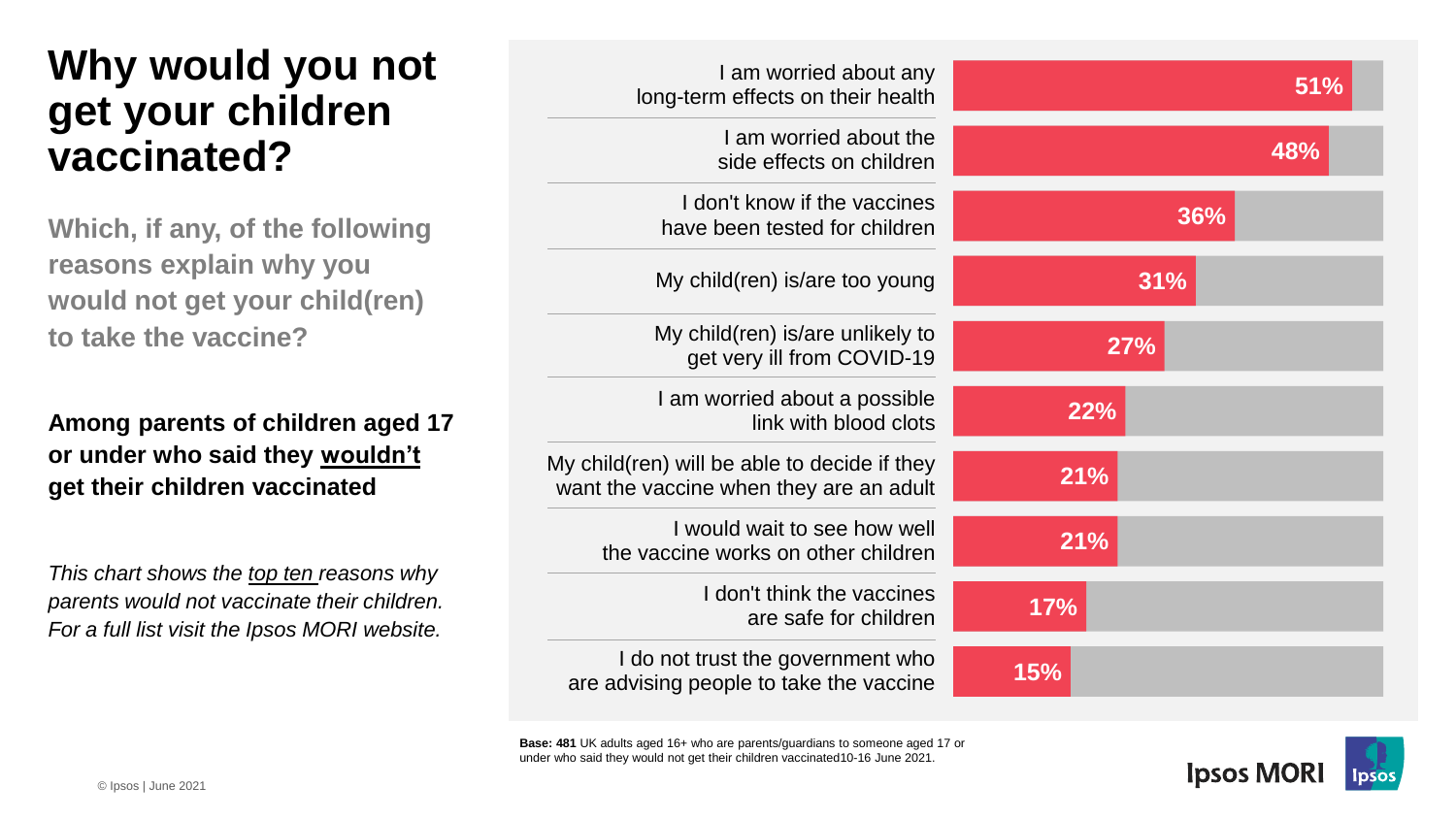#### **Why would you get your children vaccinated?**

**Which, if any, of the following reasons explain why you would get your child(ren) to take the vaccine?**

**Among parents of children aged 17 or under who said they would get their children vaccinated**

*This chart shows the top ten reasons why parents would vaccinate their children. For a full list visit the Ipsos MORI website.*

| To prevent the spread of COVID-19                                          | 74% |
|----------------------------------------------------------------------------|-----|
| To prevent my child(ren)<br>from catching COVID-19                         | 64% |
| It will allow us to get<br>back to normal more quickly                     | 61% |
| I don't want my child(ren) to spread<br>a new variant to elderly relatives | 55% |
| More people getting vaccinated<br>makes a new variant less likely          | 55% |
| I trust the scientists who<br>developed the vaccines                       | 55% |
| My child(ren) has/have been<br>vaccinated for other things                 | 53% |
| I believe everyone who<br>is offered a vaccine should take it              | 50% |
| Vaccines have a good track<br>record against other diseases                | 48% |
| Catching COVID-19 would be worse<br>than any side effects of the vaccine   | 47% |

**Base: 481** UK adults aged 16+ who are parents/guardians to someone aged 17 or under who said they would not get their children vaccinated10-16 June 2021.